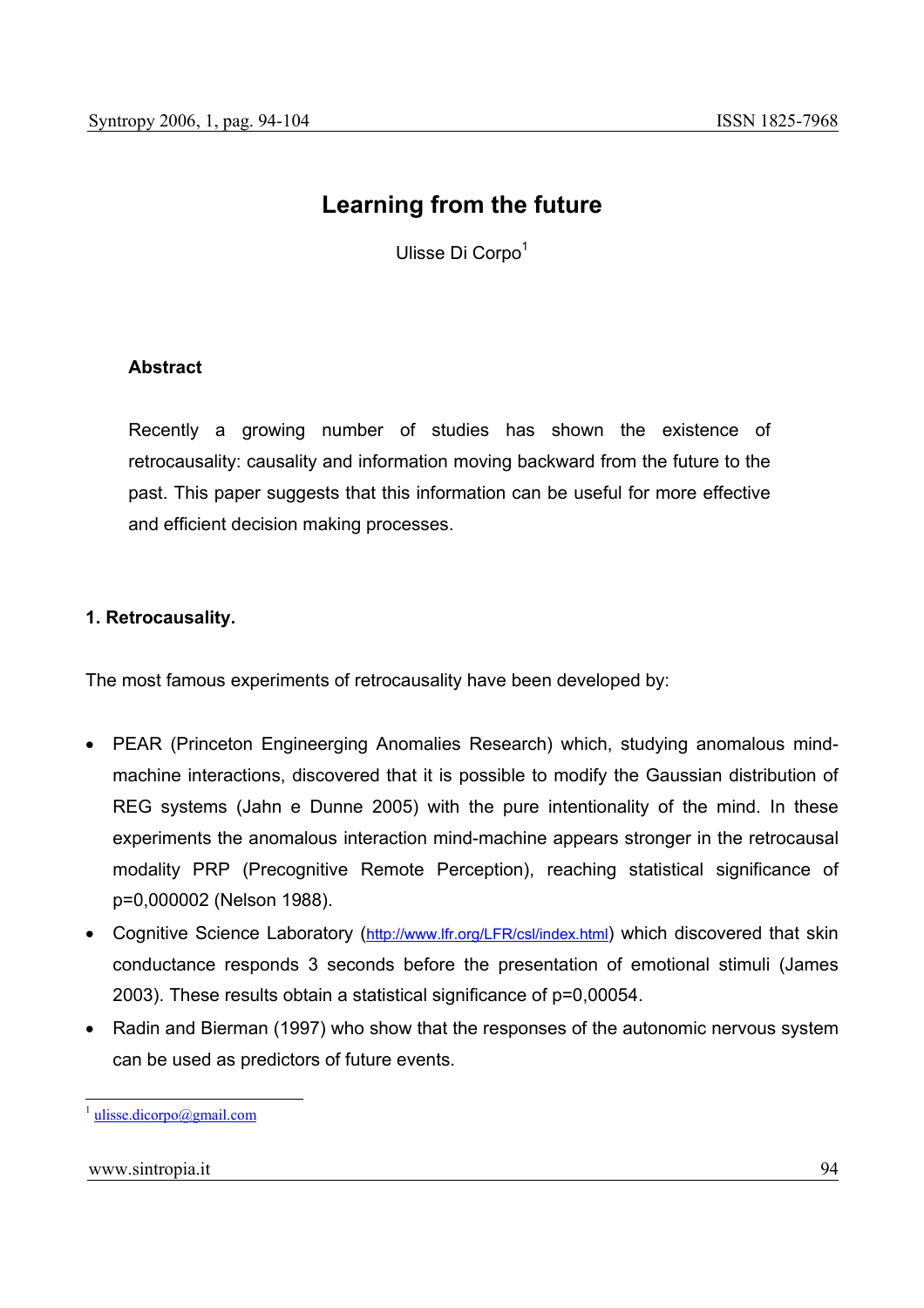• Parkhomtchouck (2002) who studies retrocausality using fMRI (functional magnetic resonance imaging).

All these studies prove that emotions are one of the means through which retrocausality and retro-information propagates. The same conclusions were reached by Luigi Fantappié, in 1942, when he showed that Dirac's negative energy is felt in humans in the form of emotions (Fantappiè 1993).

Chris King (1989) links retrocausality to free-will and states that in each moment living systems have to choose among information coming from the past and information coming from the future. According to King, this continuous process of choice is at the basis of consciousness, free will and learning. King underlines that subjective consciousness is a necessary consequence of supercausality which is the sum of ordinary causality and retrocausality (King 2003).

# **2. Demography and retrocausality.**

According to the laws of probability we would expect the birth of an equal number of males and females, but, on the contrary, in the industrialized countries, we usually observe the birth of 105 males to every 100 females. This unbalance in favor of males is exactly equal to the number of males who will die before reaching the reproductive age, and it automatically changes in time in order to assure an equal number of males and females in the age group 20-40 years.

Males' hyper mortality is due to the fact that males have less genetic information (XY) than females (XX), and that they are, therefore, more vulnerable to illnesses. Also other factors exist, men are more exposed to death because of work, wars and conflicts.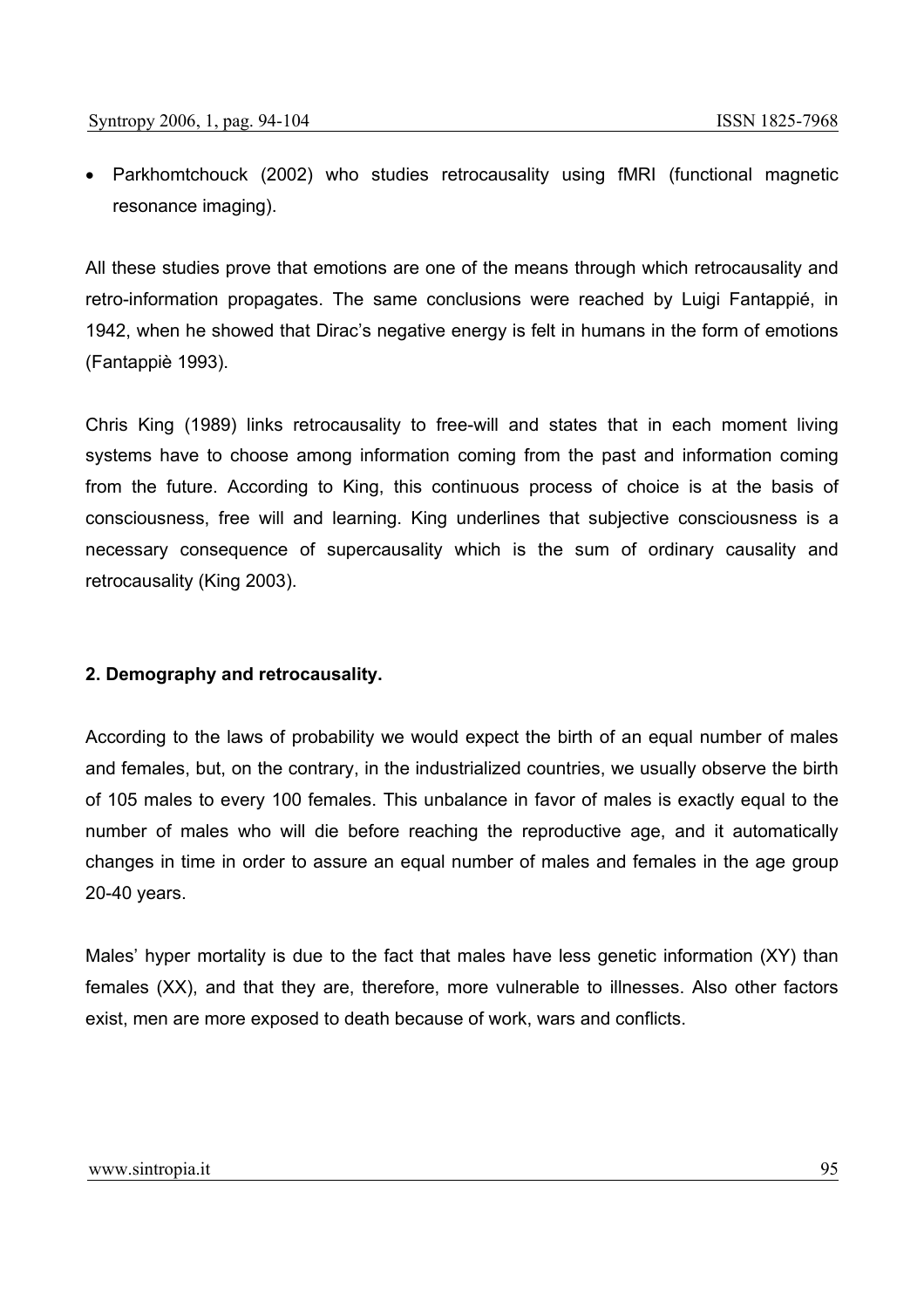Two questions immediately arise:

- 1. how can a collectivity of individuals know in advance the number of males which will die before they reach the reproductive age?
- 2. how do individuals communicate in order to regulate each other?

These questions suggest the possibility that:

- male/ female ratio at birth seems to be regulated by information traveling backwards in time;
- individuals seem to be part of a whole which is capable of adjusting its parameters.



• **1788 war with Russia; 1918 Civil War; 1939 War with Soviet Union**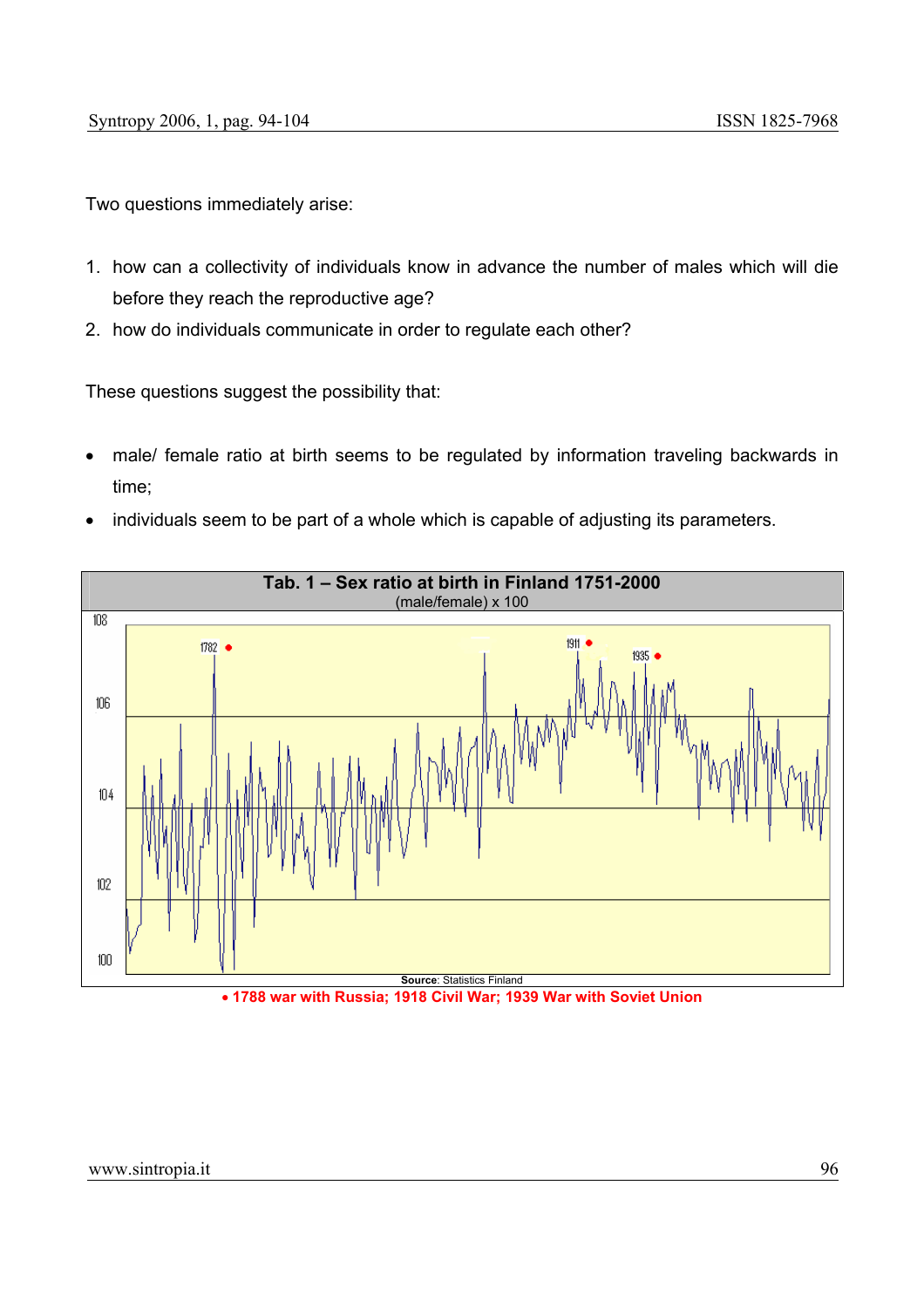In the chart shown in table 1, relative to the distribution of the sex ratio at birth in Finland between 1751 and 2000, we see that in 1751 male/female ratio at birth was around 102% and that it gradually moved up to 105% due to industrialization, an increase which can be probably traced back to the fact that work conditions and difficulties of the labor class increased the death rate of young males. However, it is interesting to note that:

- 6 years before the war with Russia (1788) the male/female ratio moved from an average 103% to 107.38%
- 7 years before the deadly civil war and the Spanish influenza (1918) which mainly killed young men, the ratio moved from an average 105.5% to 107,46%
- 4 years before the war with the Soviet Union (1939) the ratio moved from an average of 105.5% to 107.15%

The strange predictive power of the male/female ratio at birth is demonstrated also by the distributions of all the other industrialized countries. Many researchers have tried to explain these concomitances as the expression of intervening variables such as chemical pollutants (Vartiainen T. 1999), reduction in reproductive pathologies (Jongbloet 2001), others have gone to the extent of introducing the Gaia hypothesis or a direct manifestation of God.

In this paper we suggest that the predictive power of the male/female ratio at birth is an expression of retrocausality.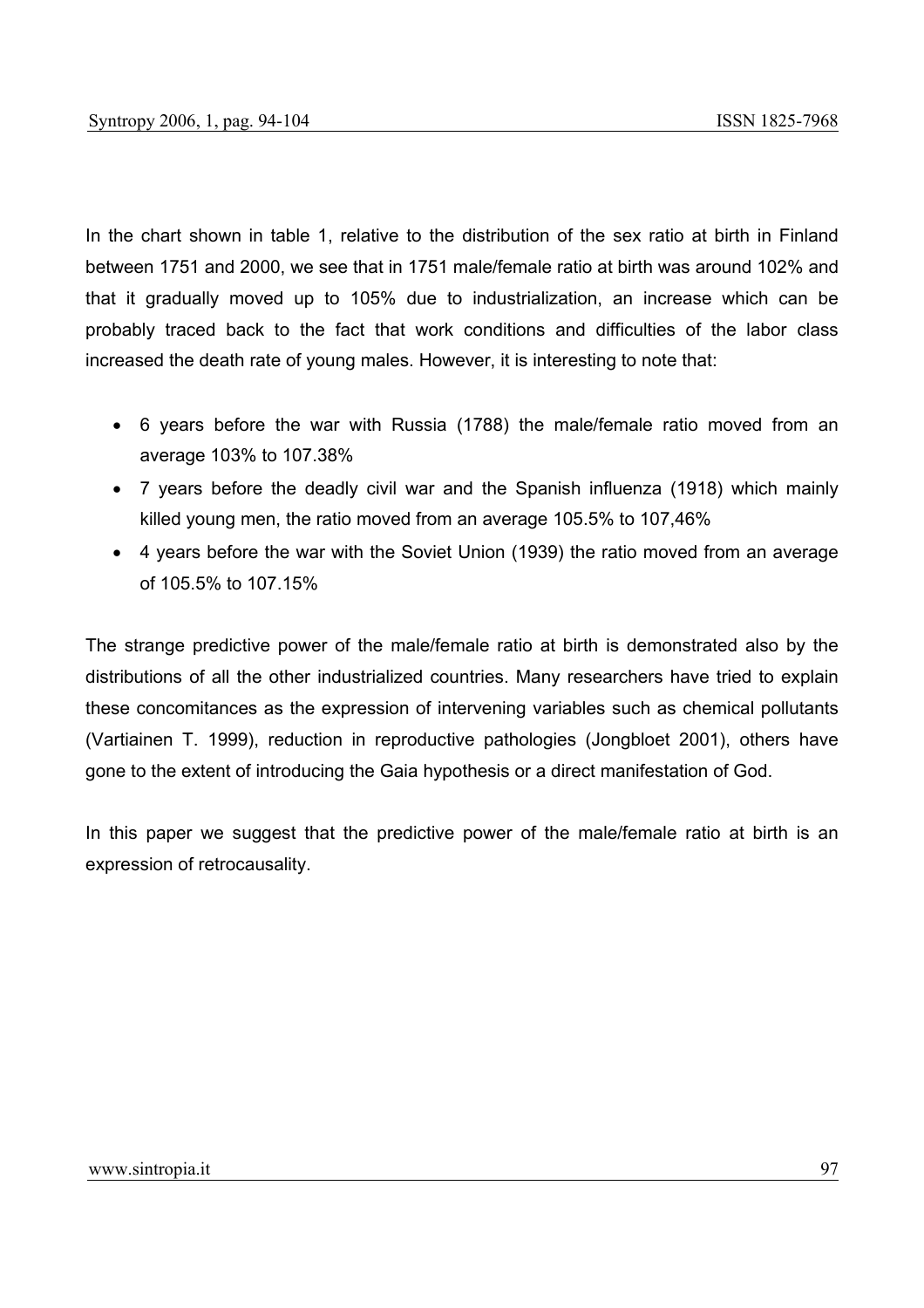# **3. Is it possible to predict the future?**

In Italy the male/female ratio at birth increases suddenly starting from March 2005, well beyond the 107 mark, which the Finnish data show in association with big crises such as wars and civil wars.



This data allows to predict that in approximately 6-7 years (2011-12) Italy will witness a strong crisis characterized by high death rates among young males.

# **4. Is it possible to exclude classical causality in male/female ratio adjustments?**

When ratios are used in order to select territories, for example territories with high proportions of elderly people, a specific configuration of the age pyramids is obtained. In the following example the ratio "% of males in the age group 25-39" was used to select territories with low values and territories with high values. The age pyramids associated with these selections are totally different. These differences tell that the ratio is causally linked to the age pyramid and that "classical causation" (past-future) is at work: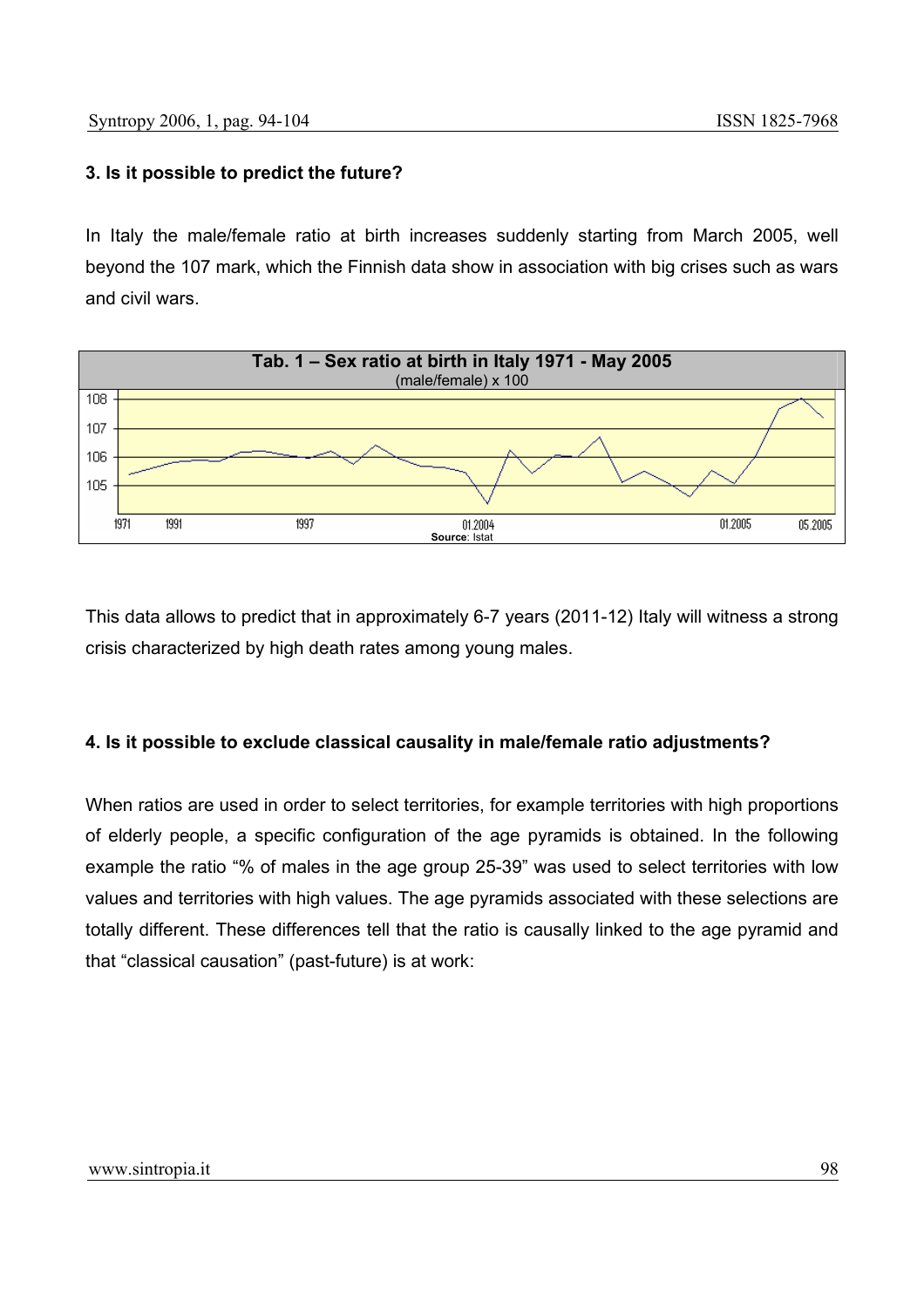

But when the male/female ratio at birth is used in order to select territories with high and low values, the age pyramid configuration remains the same. This fact tells that the male/female ratio at birth is not linked to the data present in the age pyramid through classical causation. In other words this ratio is independent from past causes and its behavior can therefore depend only on causes of a different nature. This consideration leaves only the possibility of retrocausality: causes located in the future. In the following table we see that the age pyramids produced by selecting territories with low, medium, and high values, of the male/female ratio at birth are similar.

#### www.sintropia.it 99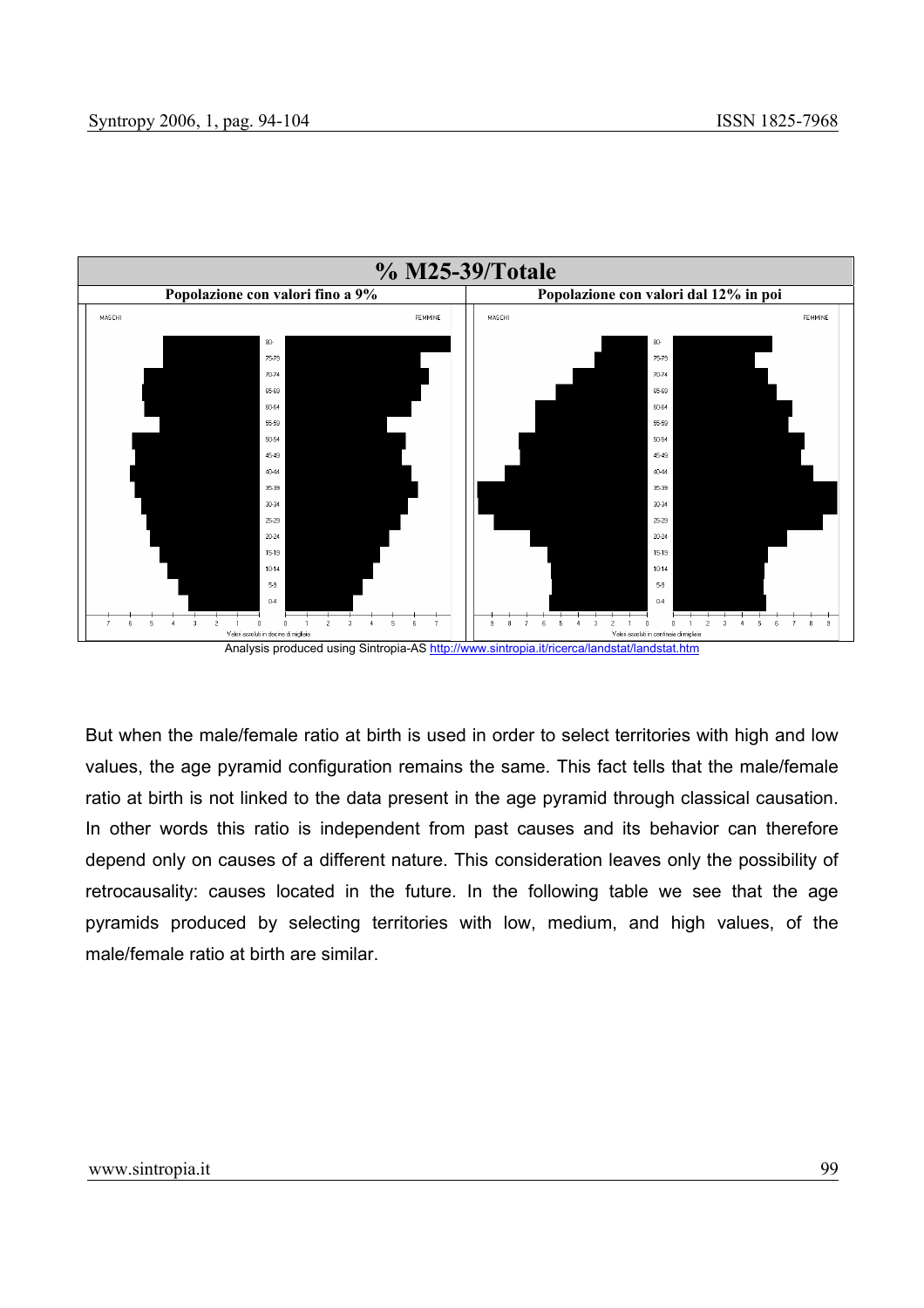

Analysis produced using Sintropia-AS http://www.sintropia.it/ricerca/landstat/landstat.htm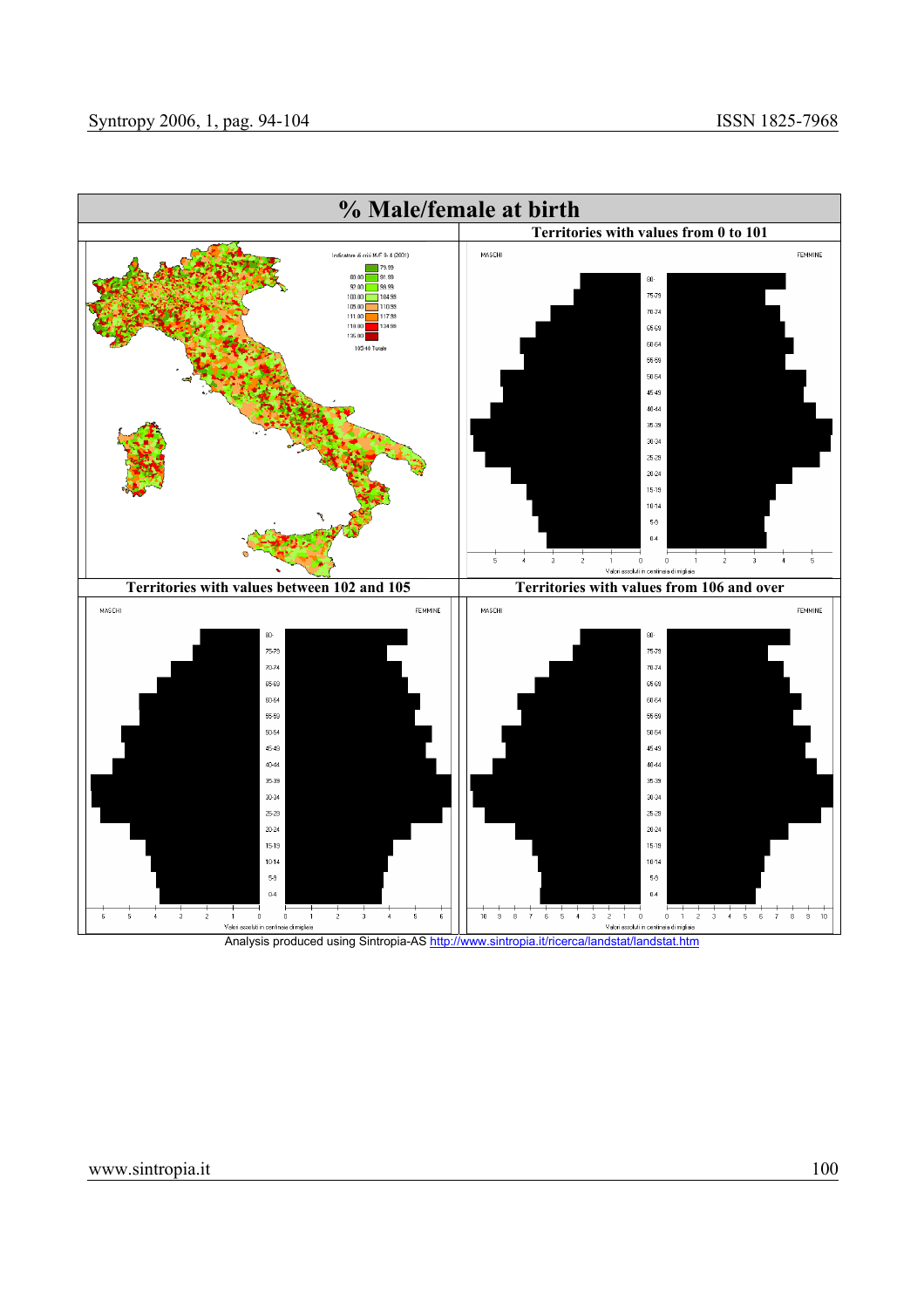### **4. What can the age pyramid tell about the future?**

The age pyramid is a very simple tool, but at the same time very efficient. It allows to describe with one image the population structure and its dynamics and future scenarios. The name pyramid comes from the fact that until few decades ago the population structure was similar to a pyramid: many young people and few elderly one. The age pyramid is divided in two distributions: on the left that of males and on the right that of females.



In many industrialized countries the shape of the pyramid is now changed: high presence of elderly women, high presence of adults of working age, low presence of young people. The age pyramid on the left shows a overrepresented working population which suggests the existence of working difficulties; a strong presence of elderly people, which suggests a scarcity in housing. But this pyramid also informs us that these difficulties occupation/housing - will soon change

because of the sudden decrease of new adults. The population in the age group 15-19 is nearly a third of the population in the age group 35-39. This sudden reduction in new adults will reduce the pressure for new jobs and housing. If we add to this fact the consideration that the elderly population will soon depart and will be only partially replaced by the new adults, it is easy to conclude that the housing pressure will suddenly decrease, and that this sudden decrease will lead to a quick drop in housing prices. This age pyramid informs us that the present situation of housing and work crisis will soon solve itself, naturally. But this interpretation is totally based on a cause-effect logic in which causes are antecedent to the effects. In this way future scenarios are described not taking into account the strong signals which arrive from the male/female ratio.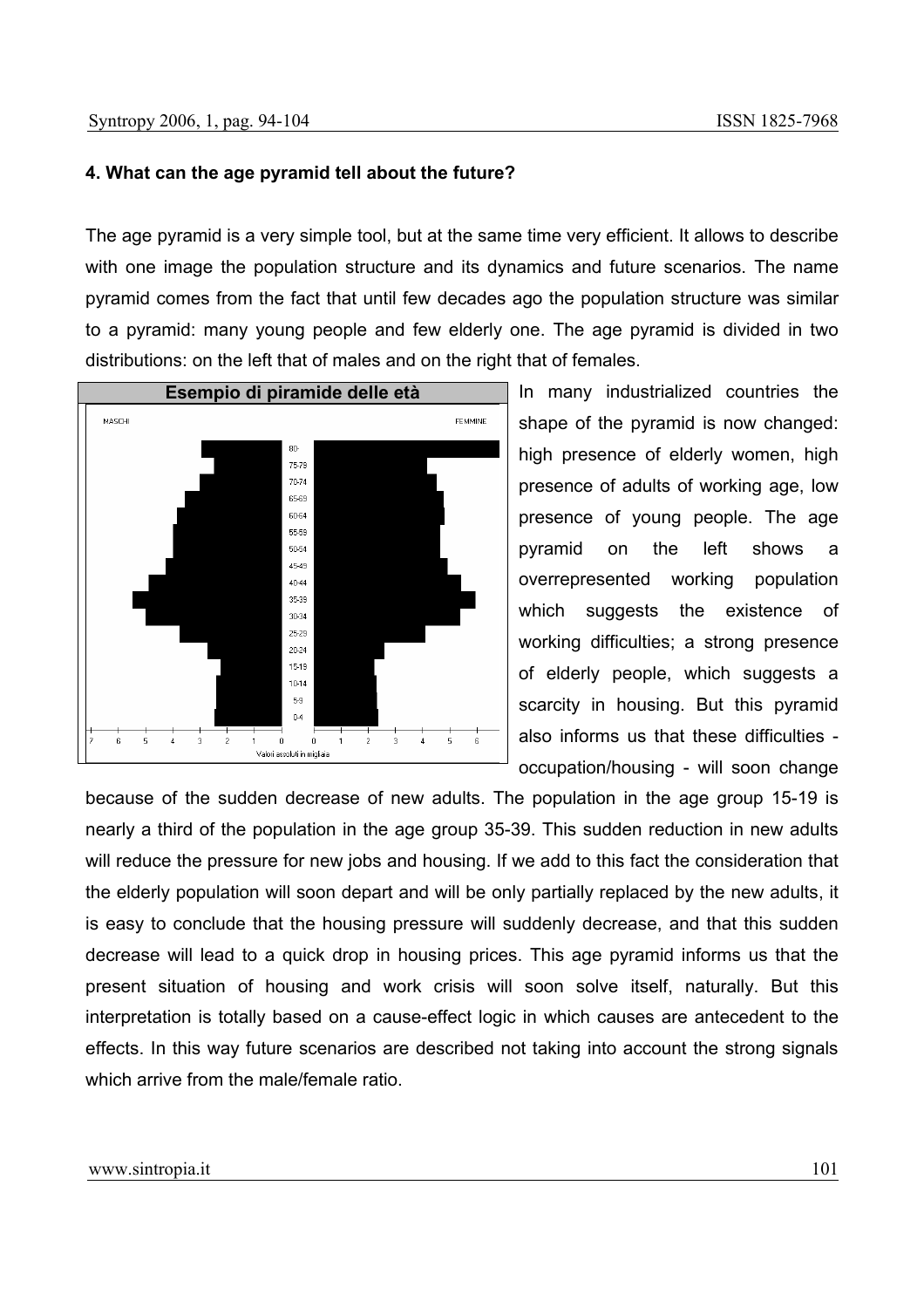# **5. How can we acquire information from future?**

The age pyramid allows to forecast scenarios on the basis of age population structures which were determined years in advance. These forecasts are therefore limited to the cause-effect logic and do not take into account future causes, which instead appear in the male/female ratio at birth. But the male/female ratio tells, in a generic way, that a crisis is approaching, without specifying the nature of this crisis. How can we acquire more detailed information about these future crises?

The experiments performed at PEAR (Jahn and Dunne 2005) and at the Cognitive Science Laboratory (James 2003) have revealed that retrocausal information is carried by emotions. The study of information coming from the future requires, therefore, techniques and methodologies capable of analyzing the emotional and subjective experiences. But, the experimental method is unable to handle subjective information and qualitative emotional experiences, and it is therefore unsuitable to produce detailed information about future events. The relational methodology, already described in this journal (Di Corpo 2005 and Vannini 2005), permits, instead, to broaden scientific research to include emotions, subjective and qualitative information, and in this way it broadens scientific research also to include the negative side of Dirac's equation (future causes), acquiring detailed information about future and past causes. In this way it is possible to evolve from generic crisis indicators to highly complex and sophisticated predictive systems which allow to progressively add information and details to the future scenarios.

# **6. Learning from the future.**

The question which is usually asked at this point is if the future is already determined. No, the future is not determined. Receiving information from the future does not mean that the future is already determined; it mean exactly the contrary. If the universe were mechanical, moved only by past causes, like a great mechanism, a great clock, in which all future states are functions of past states, free will would not exist and the future would be determined. But,

### www.sintropia.it 102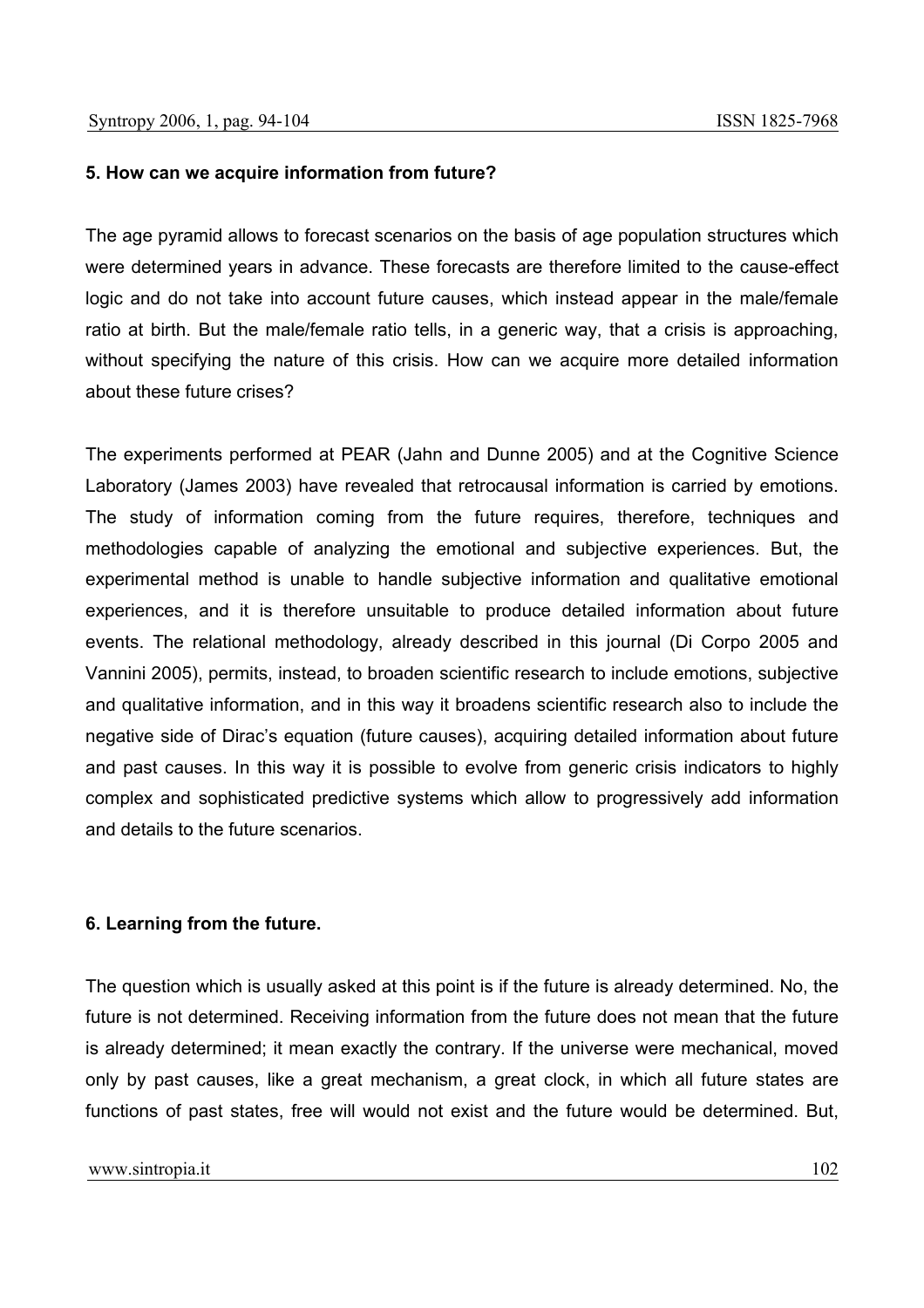because we are continually called upon to exercise our free will, our power of choosing (among information coming from the past and information coming from the future), the future becomes a consequence of the choices we perform, and it is no longer mathematically determined by the past states. In each moment we can decide how to blend the information coming from the past with the information coming from the future and on the basis of our choices the future changes.

Information coming from the past is generally carried by the mind, by reason and memory, whereas information coming from the future is carried by emotions. Free will allows to unite this information in a result which cannot be determined in advance and which, at the same time, is creative. Removing emotions and subjectivity from science has made choices and policy obey deterministic principles, governed by the law of entropy. When we insert emotions and subjectivity in our choices our decisions start obeying the law of syntropy.

In other words, in order to reduce entropy (disorder and crisis) it is necessary to open ourselves to information coming from the future which is carried by emotions and inner feelings. To do so it is necessary to use appropriate scientific methodologies which permit to insert this information in the decisional processes. It then becomes possible to produce policies and decisions according to information which arrives from the future, and which is governed by the law of syntropy.